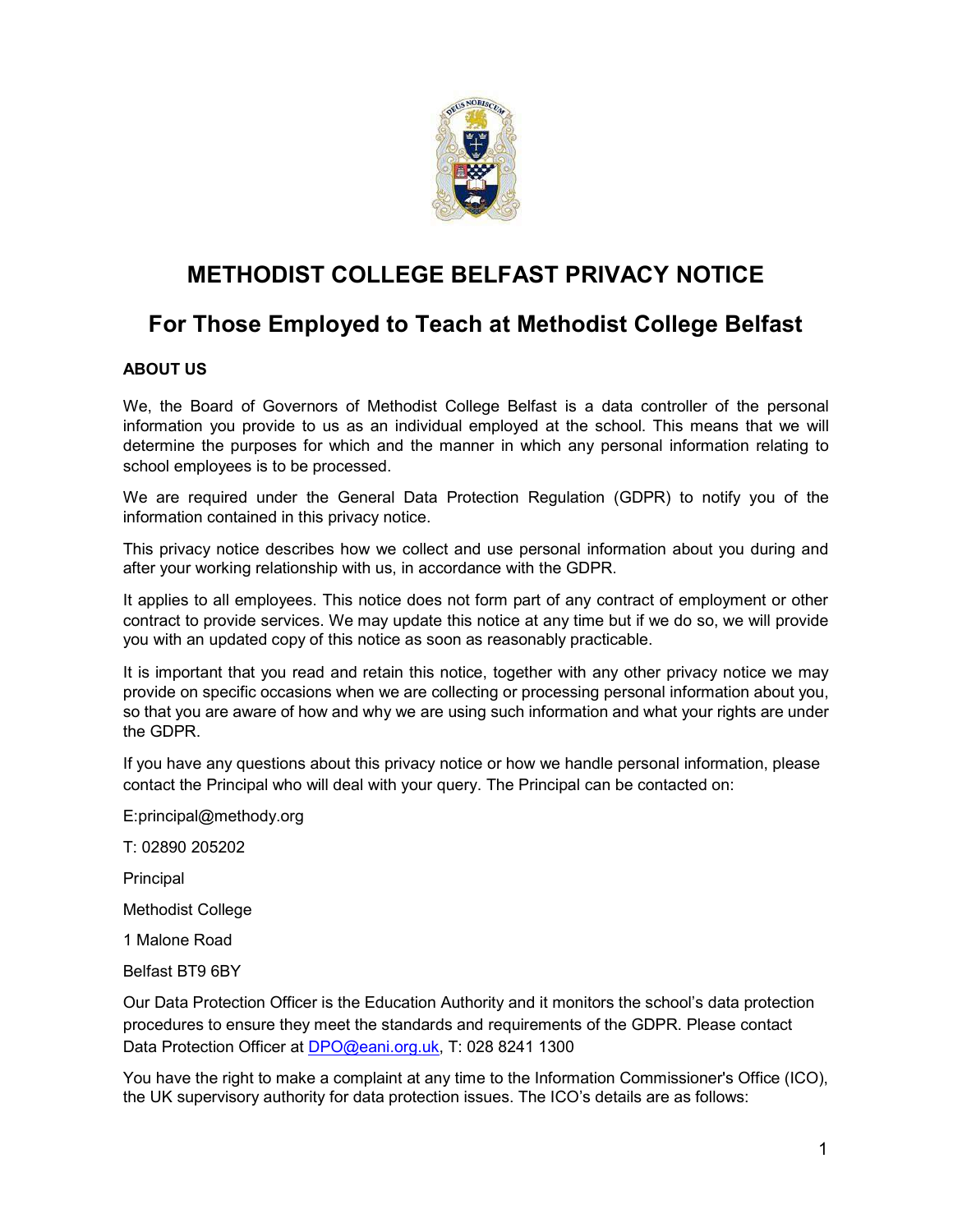## The Information Commissioner's Office – Northern Ireland

3rd Floor 14 Cromac Place, Belfast BT7 2JB

Telephone: 028 9027 8757 / 0303 123 1114 Email: ni@ico.org.uk

## HOW IS YOUR PERSONAL INFORMATION COLLECTED?

We collect personal information about employees through the application and recruitment process, either directly from candidates or sometimes from an employment agency or background check provider. We may sometimes collect additional information from third parties including former employers, or background check agencies.

We will collect additional personal information in the course of job-related activities throughout the period of you working with us.

If you fail to provide certain information when requested, we may not be able to comply with our legal obligations (such as to ensure the health and safety of our employees).

## WHAT PERSONAL INFORMATION DO WE COLLECT, STORE AND USE ABOUT THOSE EMPLOYED TO TEACH AT METHODIST COLLEGE BELFAST

We will collect, store and use the following categories of personal information about school employees:

personal information (such as name, employee or teacher number, national insurance number, next of kin details and emergency contact information, photographs, bank account details and tax status information)

- special categories of data including characteristics information (such as gender, age, ethnic group, trade union membership, information regarding your health and AccessNI Enhanced Disclosure application and outcome)
- recruitment information (such as copies of references, information included in a CV or letter as part of the application process)
- contract information (such as start dates, hours worked, post, roles and salary information, annual leave, leaving date and your reasons for leaving)
- performance information (including training records and professional memberships)
- disciplinary and grievance information
- work absence information (such as number of absences and reasons, including in respect of parental leave)
- qualifications (and, where relevant, subjects taught)
- CCTV footage captured in school and other information obtained through electronic means (such as swipe card records)
- information about your use of our information and communications systems

## WHY DO WE COLLECT AND USE THIS INFORMATION?

Methodist College Belfast collects and uses your personal information primarily to allow us to perform our contract with you. For example: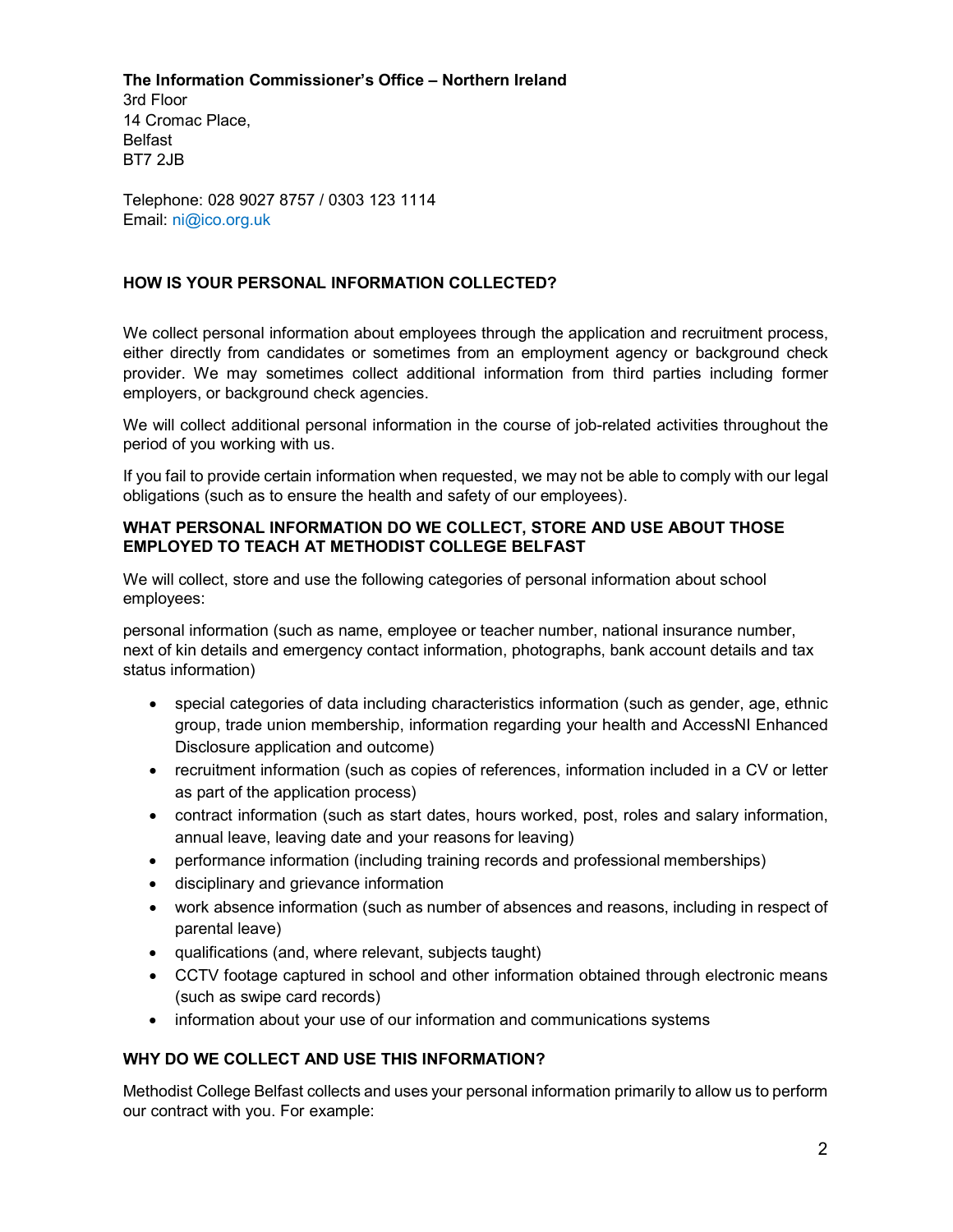- Making a decision about your recruitment or appointment
- Determining the terms on which you work for us
- checking you are legally entitled to work in the UK
- [paying you and, if you are an employee or deemed employee for tax purposes, deducting tax and National Insurance contributions (NICs)]
- Fenrolling you in a pension arrangement in accordance with our statutory automatic enrolment duties]
- administering our contract of employment with you
- business management and planning, including accounting and auditing
- conducting performance reviews, managing performance and determining performance requirements
- making decisions about salary reviews and compensation
- assessing qualifications for a particular job or task, including decisions about promotions
- gathering evidence for possible grievance or disciplinary hearings
- making decisions about your continued employment or engagement
- making arrangements for the termination of our working relationship
- education, training and development requirements
- dealing with legal disputes involving you, or other employees, workers and contractors, including accidents at work
- ascertaining your fitness to work
- managing sickness absence
- complying with health and safety obligations
- to monitor your use of our information and communication systems to ensure compliance with our IT policies
- to ensure network and information security, including preventing unauthorised access to our computer and electronic communications systems and preventing malicious software distribution
- to conduct data analytics studies to review and better understand employee retention and attrition rates
- equal opportunities monitoring

Some of the above grounds for processing will overlap and there may be several grounds which justify our use of your personal information.

We have a legal right to collect and use personal information relating to our staff, for example:

- to enable the development of a comprehensive picture of our workforce and how it is deployed
- to inform the development of recruitment and retention policies
- to enable individuals to be paid
- to administer school property
- to maintain our own accounts and records
- to carry out fundraising
- to support staff training
- to provide appropriate pastoral care
- to assess the quality of our operations
- to comply with the law regarding data sharing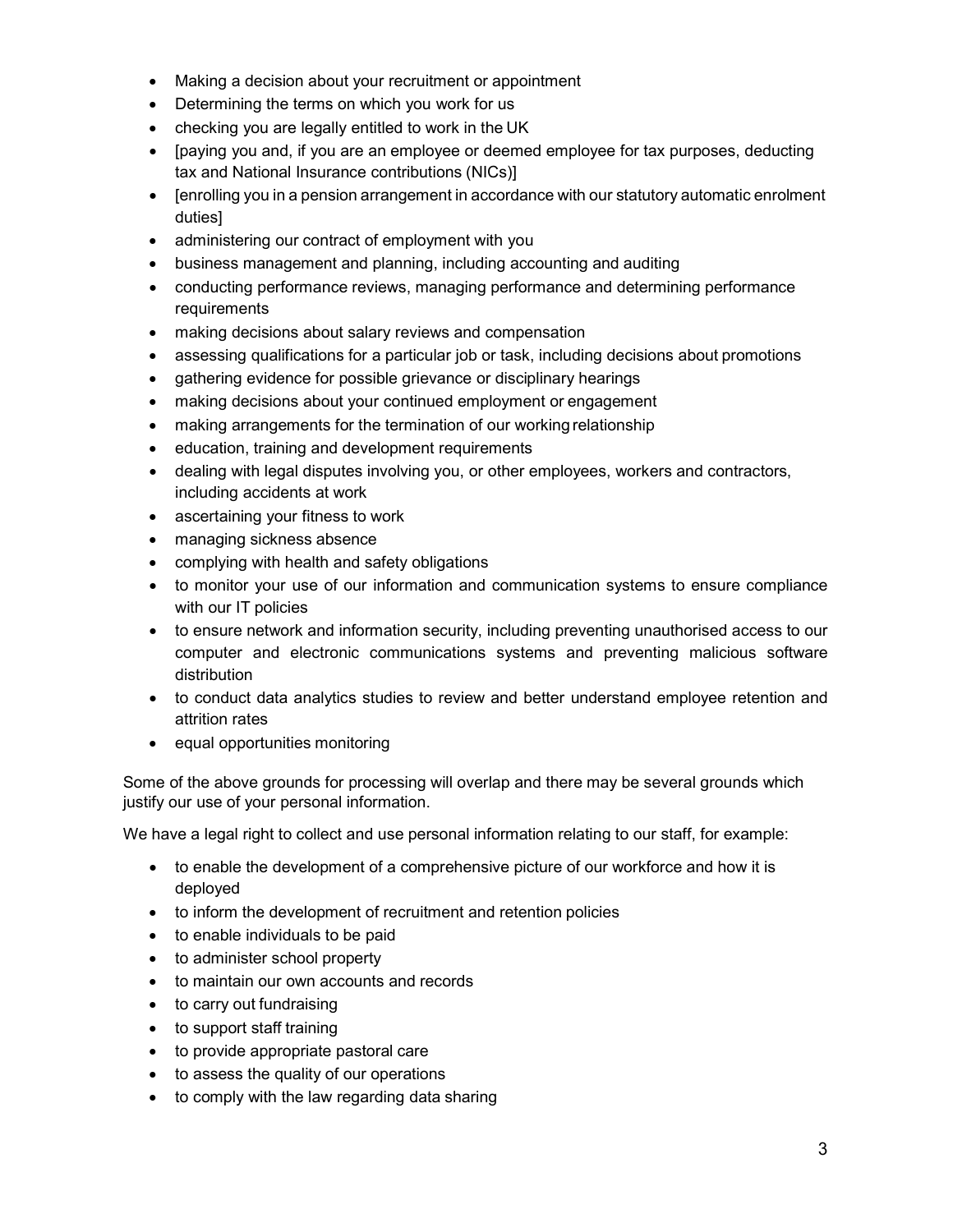We may also collect and use your personal information in order to meet legal requirements set out in the General Data Protection Regulation and UK law, including:

- Education and Libraries (NI) Order 1986
- Education Reform (NI) Order 1989
- Education and Libraries (NI) Order 1993
- Education (NI) Order 1996
- Education (NI) Order 1997
- Education (NI) Order 1998
- Education and Libraries (NI) Order 2003
- Special Educational Needs and Disability (NI) Order 2005
- Education (NI) Order 2006
- Education Act (NI) 2014

### CONSENT

Whilst the majority of the personal information you provide to the school is required for us to comply with our legal obligations, some of that information is provided on a voluntary basis. When collecting data, the school will inform you whether you are required to provide this data or if your consent is needed. Where consent is required, the school will provide you with specific and explicit information with regards to the reasons the data is being collected and how the data will be used.

You have the right to withdraw your consent for that specific processing at any time. To withdraw your consent, please contact the Principal by e-mailing principal@methody.org or by writing to the school address. Once we have received notification that you have withdrawn your consent, we will no longer process your information for the purpose or you originally agreed to, unless we have another legitimate basis for doing so in law.

### HOW LONG IS YOUR PERSONAL INFORMATION STORED FOR?

Personal information relating to the school workforce at Methodist College Belfast is stored in line with the Department of Education Document Retention and Disposal Policy which can be found at https://www.education-ni.gov.uk/publications/disposal-records-schedule.This will give you more information about how long we keep personal information.

In accordance with the General Data Protection Regulations, the school does not store personal information indefinitely; data is only stored for as long as is necessary to complete the task for which it was originally collected including for the purposes of satisfying any legal, accounting, or reporting requirements.

To determine the appropriate retention period for personal information, we consider the amount, nature, and sensitivity of the personal information, the potential risk of harm from unauthorised use or disclosure of your personal information, the purposes for which we process your personal information and whether we can achieve those purposes through other means, and the applicable legal requirements.

In some circumstances we may anonymise your personal information so that it can no longer be associated with you, in which case we may use such information without further notice to you. Once you are no longer an employee at the school we will retain and securely destroy your personal information in accordance with the Department of Education Document Retention and Disposal Policy.

### WHO WE SHARE SCHOOL WORKFORCE INFORMATION WITH

We may have to share your data with third parties, including third-party service providers and other bodies such as: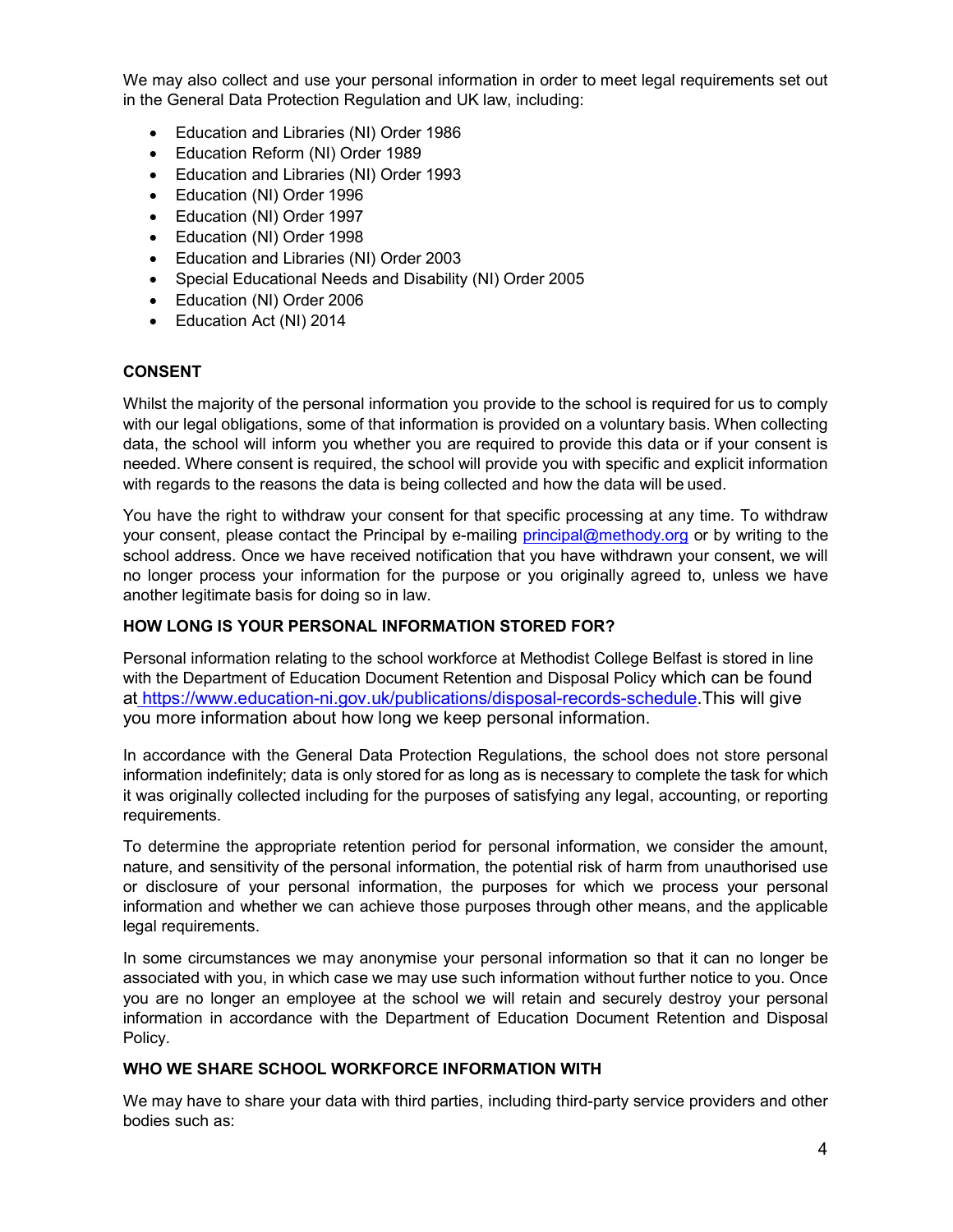- Education Authority
- Council for Catholic Maintained Schools
- Comhairle na Gaelscolaíochta
- The Department of Education Northern Ireland
- General Teaching Council for Northern Ireland
- Northern Ireland Council for Curriculum Examinations and Assessments
- Education Training Inspectorate
- PSNI
- Information Commissioner's Office
- Suppliers the College has chosen to use as part of teaching and learning: CenturyTech, Unifrog, Kerboddle
- Suppliers the College has chosen to use as part of general communication: Schoolcomms, Medical Tracker, Schoolcloud
- Supplier the College has chosen to use for pastoral care: Toot Toot, Inventry.

### DATA SECURITY

We have put in place appropriate security measures to prevent personal information from being accidentally lost, used or accessed in an unauthorised way, altered or disclosed. In addition, we limit access to your personal information to those employees, agents, contractors and other third parties who have a need to know. They will only process personal information on our instructions and they are subject to a duty of confidentiality.

We have put in place procedures to deal with any suspected data security breach and will notify you and any applicable regulator (currently the Information Commissioner's Office) of a suspected breach where we are legally required to do so.

### WHY WE SHARE SCHOOL WORKFORCE INFORMATION

We will share your personal information with third parties where required by law or where it is necessary to administer the working relationship with you or where we have another legitimate interest in doing so.

To be granted access to school workforce information, organisations must comply with its strict terms and conditions covering the confidentiality and handling of the data, security arrangements and retention and use of the data.

#### TRANSFERRING INFORMATION OUTSIDE THE EU

We will not transfer the personal information we collect about you to any country outside the EU without telling you in advance that we intend to do so and what steps we have taken to ensure adequate protection for your personal information in those circumstances.

### YOUR DUTY TO INFORM US OF CHANGES

It is important that the personal information we hold about you is accurate and current. Please keep us informed if your personal information changes during your working relationship with us.

#### WHAT ARE YOUR RIGHTS?

Under GDPR, members of the school workforce have the right to request access to information about them that we hold. To make a request for your personal information, contact the Principal at principal@methody.org or in writing at the school address.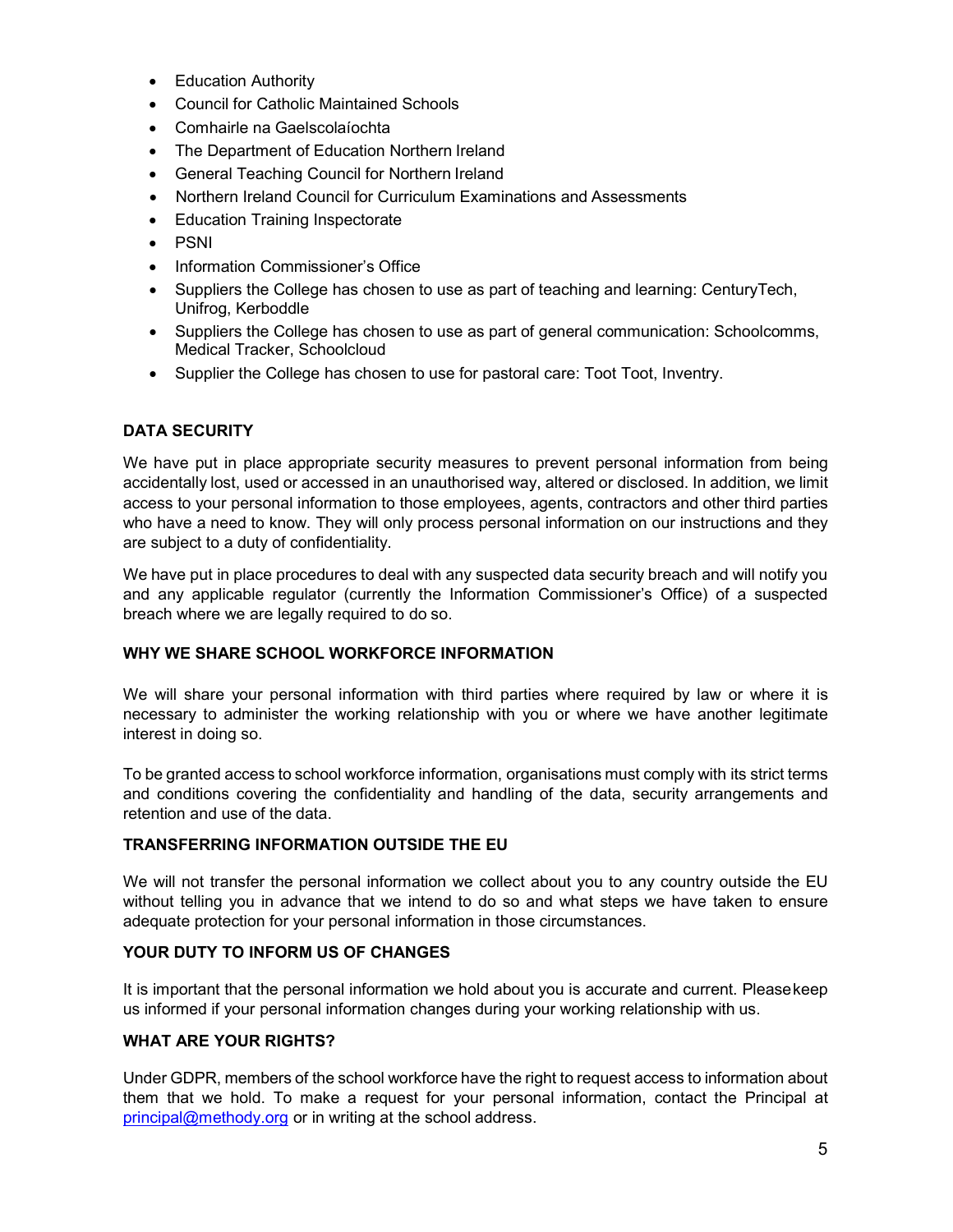We may need to request specific information from you to help us confirm your identity and ensure your right to access the information (or to exercise any of your other rights). This is another appropriate security measure to ensure that personal information is not disclosed to any person who has no right to receive it.

You also have the right to: